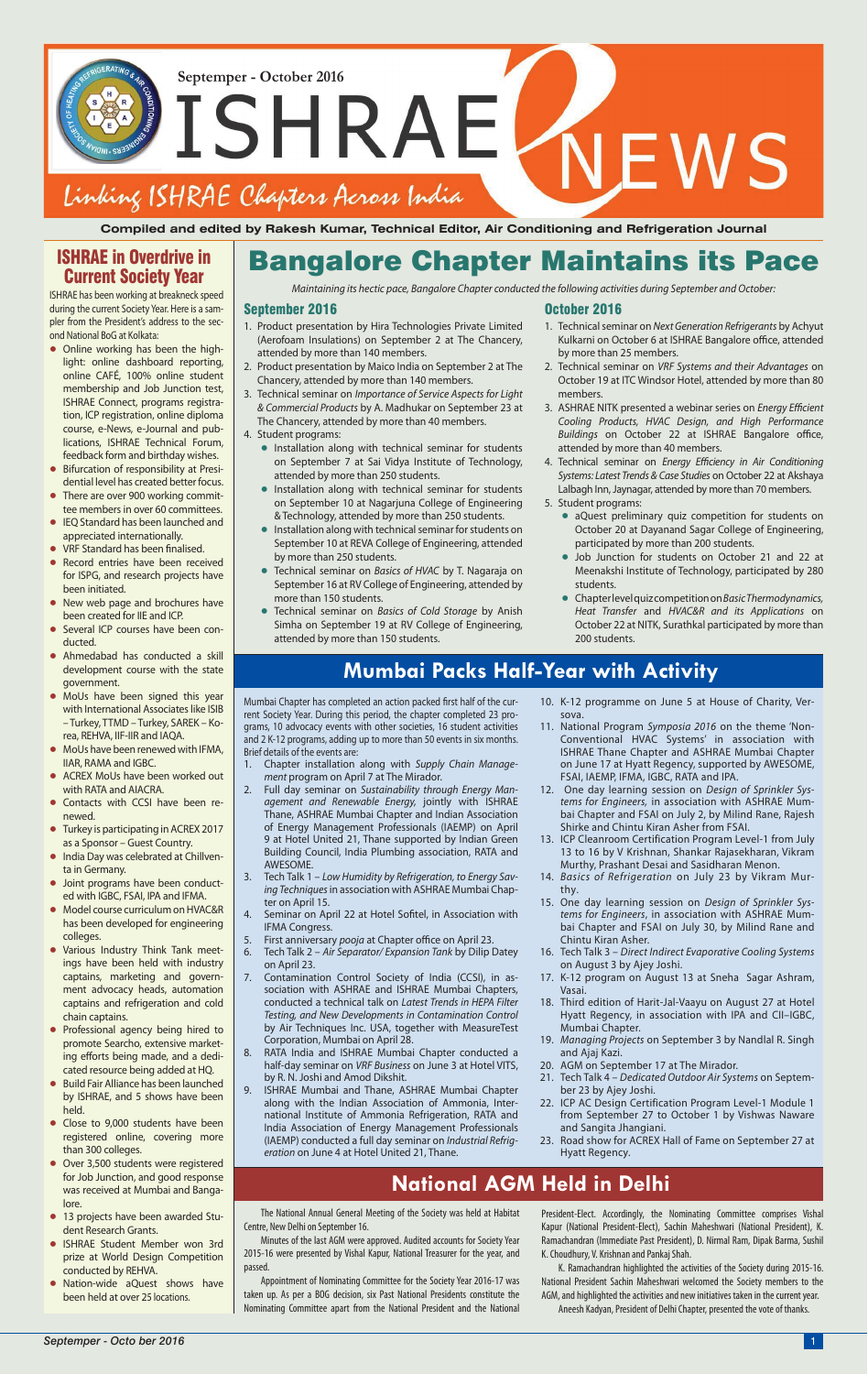The event was sponsored by Dainik Bhaskar, which carried the news in its October 9 issue.

#### Indore Chapter Organises Green **Rally**

On World Ozone Day, September 16, Indore Chapter organised a Green Rally from Janjeerwala Crossing to Nehru Park and back, with Dr. Narendra Kumar Dhakad, Vice Chancellor of DAVV Indore, as the Chief Guest. There were about 100 participants.



 Chapter President Dr. Sharad Chaudhary, in his welcome address, explained the importance of ozone layer to Mother Earth. Students from various engineering colleges of Indore along with members of Indore Chapter, faculty advisor and eminent citizens participated in the rally.

#### World Ozone Day at Vizag

Visakhapatnam Chapter celebrated World Ozone day in association with IIAM college.

Shivanand Roy (Chairman-IEI, JSC) welcomed members from ISHRAE Ranchi Chapter and Institution of Engineers (I). S. Ganesh (ISHRAE) gave a brief talk on the importance of Ozone Day. He recounted the history behind the formation of ISHRAE and its mission, programs – conferences, seminars, workshops and exhibitions, ISHRAE Institute of Excellence (IIE) and its mission of human resource development in the HVAC&R industry, research, publications, student activity, etc.

> 200 clay Ganesh idols in various parts of the city on September 4 on the eve of Ganesh Chaturthi, in order to spread awareness about nature conservation.

#### Ranchi Chapter Conducts Program with IEI on Ozone Day

Ranchi Chapter conducted an advocacy program with Institution of Engineers (I) at Jharkhand State Centre (JSC) on September 16, Ozone Day. It was attended by almost 50 members of IRC and IEI.

#### Durga Puja Celebrations at Ranchi

One of the leading industrial hubs in the country, about 70% of Maharashtra's industrial revenue is generated from Mumbai, Pune, Nashik and Aurangabad districts, making it imperative for these cities to look at innovative energy efficient interventions to not just reduce energy consumption but also optimise productivity through process efficiency. Hall of Fame road show is aimed at sensitising and educating architects, consultants and engineers on the need for these energy efficient interventions in commercial buildings. The recognition aims to encourage energy efficiency

An advocacy program was conducted at by Ranchi Chapter during Durga Puja Celebrations at SAIL Satellite Township on October 8.

There was a crossword contest for chil-



dren in three categories – Environmental Pollution, General Awareness, and Durga Puja-related. Another event was a Drawing and Painting competition for children in four categories – Fruits, Maa Durga, Durga Puja Arati and Environmental Pollution. In addition, there was an Alpana/Rangoli competition for ladies on the topic Maa Durga.

Around 100 children, 40 ladies, a team from Dainik Bhaskar, puja committee members and residents of Satellite Township were present during the program. Prizes were distributed by Anand Trivedi, CWC member of Ranchi Chapter and Deep Raj Sinha from Dainik Bhaskar. Anand Trivedi also addressed the gathering on the mission and vision of ISHRAE.

• Identification of projects by an industry/manufacturer for research to be carried out by an Institute/College to address a nagging problem, or enhance efficiency, or seek a new innovative solution. Some industry units may like to outsource their R&D

Bangalore Chapter, with the support of student chapters of various colleges in Karnataka, Tamil Nadu, Andhra Pradesh, Telangana, Orissa and Kerala organised a twoday campus recruitment drive named ISHRAE Job Junction (IJJ). It was held on October 21-22 at Nitte Meenakshi Institute of Technology (NMIT), Yelahanaka, and around 250 students from various leading colleges participated. From ISHRAE, it was attended by S. N. Raju, Regional Director South 1; C. Subramaniam, Immediate Past President, ASHRAE Bangalore Chapter; N. Srikanth, President, Hosur Sub-chapter; T.

#### Mumbai Hosts Hall of Fame Road Show

- The deadline for receiving reports is the last day of the relevant period. For example, for publication in the November-December issue, the deadline is  $\bullet$ December 31.
- **•** Please send or copy reports of events to news@ishraehq.in
- **Please send a Word file containing** a brief report of the event: *what, when, where, who* and any other relevant information. Word file is *preferable to pdf or ppt.*
- **•** Relevant photos in jpg format should accompany the report. Each photo should have a *caption describing the occasion and giving the full names of persons* in the photo from left to right. Only first names or only last names are not enough. (In case of large group photos, e.g. a batch of 20 participants in a training programme, all names are neither feasible nor necessary. Key names would do in such cases.)
- In addition to the jpg files, photos may also be copy-pasted into the Word file at relevant places, with captions below each photo.
- **•** While "a picture is worth a thousand words", *only pictures* do not constitute a report. A Word file describing the event must accompany the pictures.

or supplement their efforts by involving an academically strong outside team.

A road show to promote ACREX Hall of Fame, an initiative by ISHRAE and Danfoss India, was held in Mumbai on September 28, aimed at increasing participation for Hall of Fame 2017 which would recognize excellence in conserving energy by commercial buildings in the country.

- Identification of a subject by an industry unit bearing relevance to its line of activity, and committing to ISHRAE their intention and to sponsor research, leaving the choice of the specific project or Institute to the Sub-committee.
- **•** Some industry units may simply commit a specified amount to ISHRAE to conduct scientific research without specifying any project or Institute, but act as donors to promote the cause of R&D in our industry.

This is an opportunity for the industry to get involved in scientific research and at the same time get some technical issues sorted out. This would bring the Industry and Academia closer for a worthy cause, using ISHRAE support in encouragement of scientific research in the HVAC&R Industry.

among stakeholders and to showcase success stories in the HVAC space which have the potential to be replicated across India.



# Guidelines for Reports in eNews **INGLE** ISHRAE Supports Research Programs

To give an impetus to scientific research in India in the HVAC&R industry, ISHRAE has set up an Academia-Industry Sub-committee under the existing ISHRAE Technical Committee. The Subcommittee is chaired by Nitin Deodhar, a well-known consultant, and has distinguished members like C. Subramaniam, R.N. Joshi and Debajyoti Dey as members. Its primary task is to promote closer partnership between the Industry and Academia towards the encouragement of scientific research.

#### Bangalore Organises Job Junction

It is heartening to see the number of reports submitted for publication in *eNews* going up exponentially. It reflects the rising competition among chapters to carry out activities in line with the Society's objectives, and shows increasing member engagement.

Here are some simple and useful guidelines for your reports:

> ISHRAE invites industry partnership in the following manner:

# **ADVOCACY JOB JUNCTION**

# **HALL OF FAME ROAD SHOW**



*R. K. Singh gave a brief introduction of ACREX 2017.* 

*A winner receives his prize*

*A view of the Green Rally at Indore*



*Clay Ganesha idols being distributed*



*Ashish Rakheja, ACREX 2017 Chair, addrsses the audience*



*Rajesh Premchandran (Danfoss) speaks about energy conservation*



*Advocacy by S. Ganesh*

Nagaraja, President-Elect, Bangalore Chapter and IJJ Co-ordinator; Dr. N. Kapilan, National Chair – Student Activities and Chair – IJJ; S. Elangovan, Secretary; Ajay Bararia; Vinod Saladi; and several others.

Among the companies that came for recruitment were Voltas, Blue Star, Bosch, Johnson Controls-Hitachi Air Conditioning India, Rinac India, Psychrometric Solutions & Systems, Utility Projects & Services, Stream Line Refrigeration, VKA Power Master, Accure Power Technologies, Airflex Engineers, CNC Associates, Intelligent Building Consultants, Saptha Innovations and N Air Systems.

In the inaugural year in 2016, the Mumbai International Airport Ltd (MIAL) project received the honour of being the first organisation to be inducted into the Hall of Fame at ACREX 2016, one of India's largest industry exhibitions.

Based on the selection criteria that include Energy Performance Index, Indoor Environment Quality initiatives, Energy Saving initiatives including Renewable Energy, Building Management System and one-year operational data, the inductee/s will be announced in February 2017 at ACREX, New Delhi.

### Hall of Fame Road Show in Chennai

A Hall of Fame road show was held in Chennai on September 21.

Increased consumer spending on air conditioning and other appliances coupled with industrialisation has led to significant increase in power consumption in Tamil Nadu. With the gap in energy supply and demand only increasing day by day, it becomes imperative for states to look at energy efficient interventions that have the potential to save energy.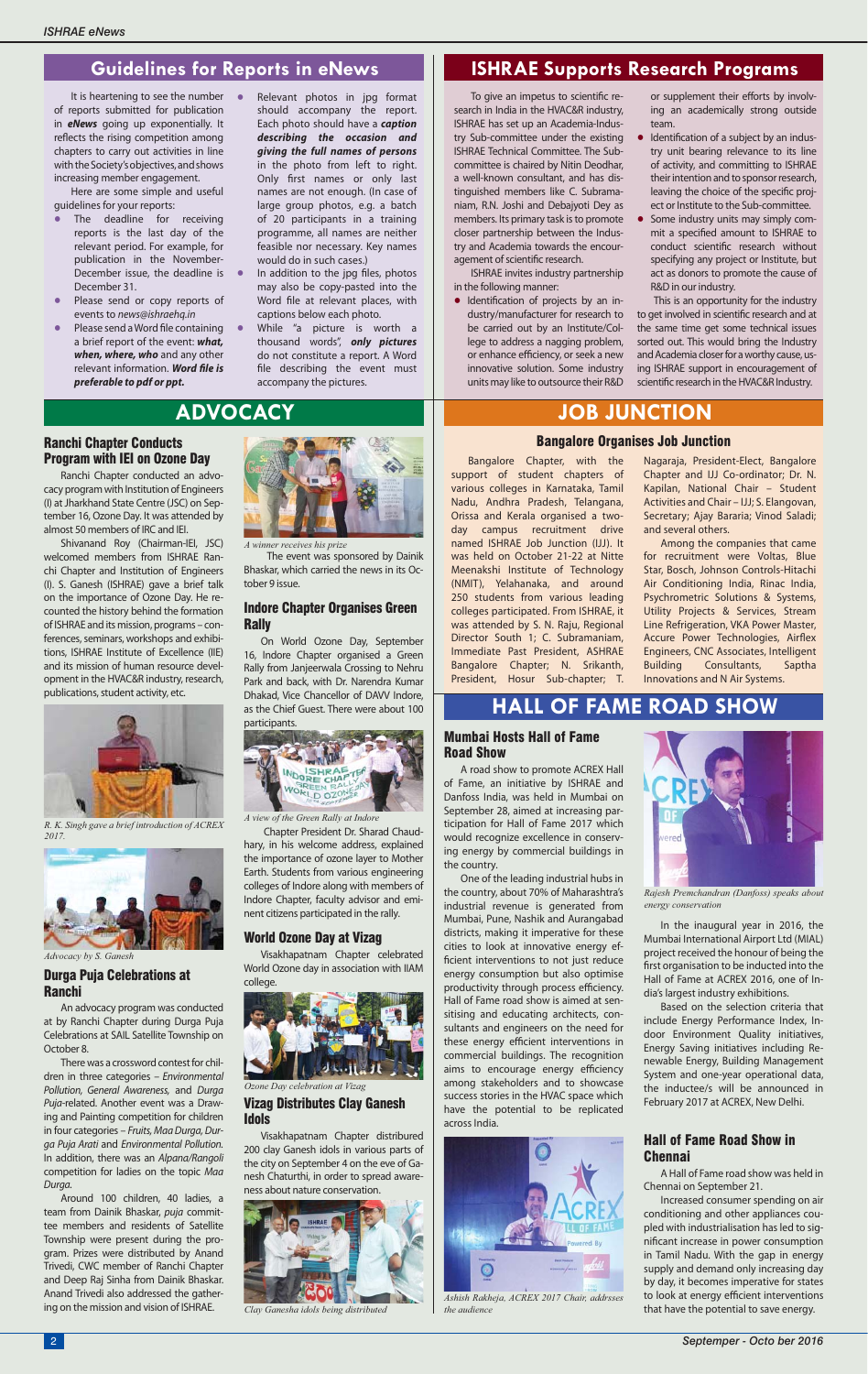## Poornima CoE Jaipur Students Visit Daikin

Department of Mechanical Engineering, Poornima College of Engineering, Jaipur organized an industrial visit to Daikin Airconditioning India Pvt. Ltd., Neemrana, Rajasthan in association with ASHRAE and ISHRAE on Oct 14. The purpose was to acquaint the students with refrigeration technology, various types of air conditioners, variable refrigerant flow, refrigerants, chillers, AC manufacturing process, etc.



Twenty eight members of ASHRAE and ISHRAE student chapters of the College and

4 students of Global Institute of Technology, Jaipur visited the facility along with faculty coordinators Shailendra Kasera, Assistant Professor, Mechanical Department, PCE and Sobhag Bhandawat, Assistant Professor, Mechanical Department, PCE. Aromal and Amit Kumar, HR Executives, Daikin coordinated the visit. Sachin Arora made a technical presentation on Basics of Air-conditioning, Inverter Air Conditioner, Variable Refrigerant Volume and R-32 refrigerant.

Candidates can go in for Level 2 certification once they have been certified for Level 1.

> Students learnt about testing of compressors, components of

#### Mumbai Announces ICP-AC Service Level 1

Mumbai Chapter is organising ISHRAE Certification Program (ICP) -AC Service Level 1, targeted at junior and senior service technicians, machine and plant operators, preferably with minimum ITI or equivalent qualification in air conditioning and refrigeration systems.

The course will consist of two modules. At the end of the second module, there will be an examination. Certificates of accomplishment will be issued to candidates who attend the two modules and successfully complete the examination. The certificate will be valid for 5 years from the date of certification. After this period, candidates will be eligible to retake the examination by paying the applicable fees.

## **ISHRAE CERTIFICATION PROGRAM**

## **STUDENT ACTIVITIES**

Those who attend the course and do not pass the examination will be given an opportunity to retake the examination when it is held again, after paying the examination fee of Rs. 750.

The course will cover the following topics:

Module 1 (January 20-21, 9 to 5.30): Customer service – soft skills, types and classification of AC systems, Thermodynamics – refrigeration cycle and introduction to Psychrometrics, refrigeration components and controls.

Module 2 (January 27-28, 9 to 5.30): Oils, refrigerants, Good Installation Practices, electrical fundamentals for HVAC, troubleshooting, AC plant maintenance, pressure testing, leak detection, vacumising and practical demonstration workshop.

# **PROGRAMS**

The topics covered were process of formation of ozone layer, why the ozone layer is important, process of ozone depletion and its effect, ozone depleting chemicals, current condition of the ozone hole, Montreal Protocol and India's commitment, and signs of recovery of ozone layer.



The aspects that were elaborated included ozone depleting substances like CFCs, Halons, CCl4, CHCL3, CH3Br, HCF-Cs, HFCs and their ODP and GWP; trigger leak rates for clean air act selection; low temperature distributed cooling and various equipment/systems; and Hydrocarbon chillers.

### Honeywell Holds Technical Session at Vizag

Visakhapatnam Chapter organised a technical session by Honeywell on September 17 on the topic of IBMS.

### Vizag Holds Workshop on Good Installation Practices

Visakhapatnam Chapter held a workshop on October 28 at BAI Hall on Good Installation Practices for HVAC Systems, including a hands-on session on cleaning of pipes and brazing.

Forty eight members participated.

Raja Sreeram, PP Chennai Chapter was the expert faculty.

#### Talk on Importance of Ozone Layer at Ranchi

Ranchi Chapter organised a Technical Talk on Importance of Ozone Layer and Refrigerant Selection by C. D. Goswami, GM, MECON and Chair – Refrigeration, Ranchi Chapter on Ozone Day, September 16 at Engineer Bhawan.



*A lecture in progress at Vizag*



*Hands-on training session*

*C. D. Goswami speaks about ozone layer and refrigerants*



*Poornima students pose for a group photo*

making them realise that their choice of career was based on their subject of interest and confidence in pursuing it, backed by a strong educational background.

Notepads and pens were provided to the participants by CTS. Kalpakkam Chapter sponsored snacks during the tea-break in the both the sessions. The program ended with a vote of thanks and presentation of mementos to the volunteers of CTS Outreach.

#### Tree Plantation Drive at Guwahati



On the International Day for the Preservation of the Ozone Layer, September 16, a K-12 activity – Tree Plantation Drive – was organised near Central Workshop, IIT Guwahati. During the drive, 25 saplings including Rain trees, Gulmohar, Jamun, Neem, Bakul and Jackfruit were planted. The drive attracted the participation of 40 members from Guwahati Sub-chapter and IIT Guwahati Student Chapter, and the support of Horticultural Cell and Engineering Section, IIT Guwahati.

The members present were Prof. P. Muthukumar, President; A. Goswami, Immediate Past President; Srikanta Senapati, CWC Member; B. Kiran Naik, K-12 Chair; R. Nithin Narmada, Student Activities Chair; Gurpreet Singh Sodhi, Student President; Bhuvnesh Kumar, Student Secretary and other student CWC members.

## Drawing Competition for Underprivileged Students at Ranchi

Ranchi Chapter conducted a K-12 program consisting of a Drawing and Painting Competition for underprivileged students on September 11 at M. G. Club, Hundru Village. There were two groups – from class III to V, and from class VI to VIII. Around 50 students participated in the event, conducted by B. K. Bisoyi, Zonal Coordinator – K-12; R. K. Singh, Chapter President; and A. Trivedi, CWC member and Chair – Training.

Prizes were distributed to 1st, 2nd and 3rd winners in each group. Consolation prizes and sweet packets were given to all the students attending the program.

## Career Guidance for School Students at Kalpakkam

A career guidance program was organised by Kalpakkam Chapter in association with Alumni Association of KV-2, Kalpakkam through Cognizant Outreach on September 17. Two sessions were held – the morning session for three sections of students from Class IX (covering 105 students) and the afternoon session for students from two sections of Class XI and one section of class XII (88 students). The sessions were conducted by volunteers of CTS Outreach Career Guidance Program – Parthasarathy Soundarrajan and Ramkumar Karunagaran along with Sudarsan, Director – Projects (CTS).

The program introduced the children to the concept of SEEK/ VISTA, definition of success, world of opportunities, and motivated them towards innovation and being employable, with a number of videos about success. The sessions were highly interactive and prompted many students to shed their inhibitions, come forward and participate actively.

Feedback was obtained from both the batches and the program seemed to have an impact on the children in

# **K-12 ACTIVITIES**



*A. Trivedi with the students*



*A student registering his feedback*

split air conditioners, air- and water-cooled chillers, VRV systems, fabrication of condensers and evaporators using fins, etc.

The visit ended with a vote of thanks and interaction between students and experts of Daikin.

#### Poornima Students Visit Bry-Air (Asia)

Department of Mechanical Engineering, Poornima College of Engineering (PCE), Jaipur organized an Industrial visit to Bry-Air (Asia), Pvt. Ltd., Gurgaon in association with ASHRAE and ISHRAE on September 10. Bry-Air is the flagship company of Pahwa Group, a leader in desiccant dehumidification, with two manufacturing facilities in India, fully owned subsidiaries in China, Malaysia, Switzerland, and Brazil, and a worldwide sales network. Bry-Air Inc., USA serves customers in North America.

The purpose of the visit was to acquaint the students with refrigeration technology, adsorption chillers, dehumidifiers and purification of compressed air. Twelve student members of ASHRAE and ISHRAE student



*Students are explained about adsorption chillers*